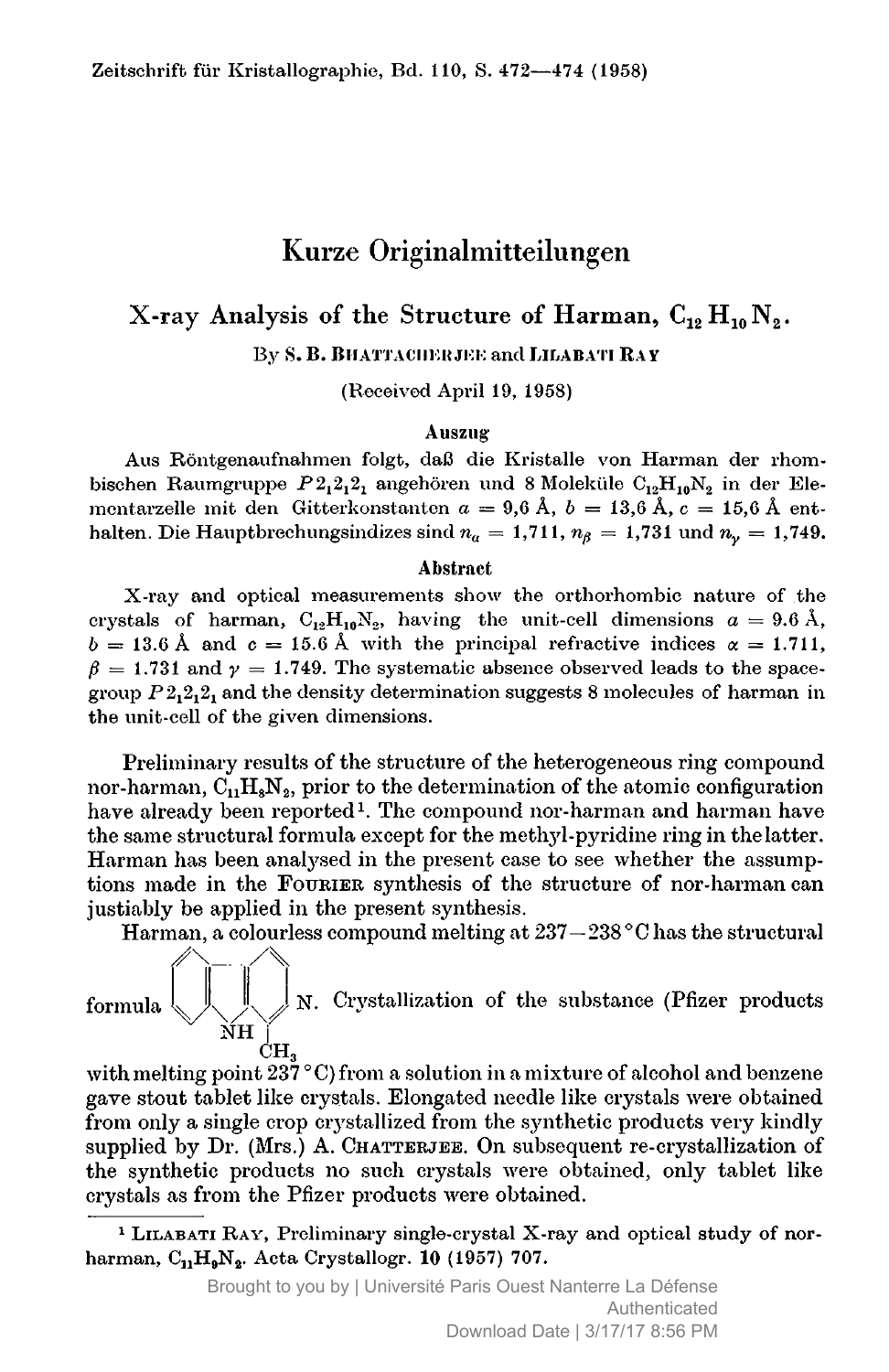A thorough optical examination has been carried out by <sup>a</sup> polarizing microscope. The crystals were found to be anisotropic and exhibit an orthorhombic symmetry. The crystals show <sup>a</sup> positive bi-refringence with the optic directions  $\overline{X}$  and  $\overline{Y}$  parallel to the  $\overline{a}$ - and  $\overline{b}$ -crystallographic directions and the Z direction perpendicular to the ab-plane. The refractive indices along the three crystallographic directions measured by BECKE's method were found to be.

$$
n_{\alpha}
$$
  $\langle$   $\vert/a \rangle = 1.711$ ,  $n_{\beta}$   $\langle$   $\vert/b \rangle = 1.731$  and  $n_{\gamma}$   $\langle$   $\vert/c \rangle = 1.749$ .

Over-exposed rotation diagrams were taken about the three principal crystallographic directions with very thin clear single crystals grown from both the Pfizer and the synthetic products. The axial lengths calculated from the spacings of the higher order layer lines of the rotation diagram gave the following values :

$$
a = 9.6
$$
 Å,  $b = 13.6$  Å and  $c = 15.6$  Å.

Photographs of the different reciprocal lattice layers were taken by the normal and the equi-inclination moving film technique. On indexing the reflection planes from the WEISSENBERG photographs by the conventional method the following systematic abscences were obtained :

Only odd orders of  $(h00)$ ,  $(0k0)$  and  $(00l)$  planes were absent suggesting the three two-fold screw axis; no systematic absences were observed for the other types of planes. These systematic reflection conditions lead to the space-group  $P2<sub>1</sub>2<sub>1</sub>2<sub>1</sub>$  with four molecules of harman in each unit-cell. The density of the crystal determined by the floatation method was found to be 1.203  $g/cm^3$ . Hence the number of harman molecules in the elementary cell of the given dimensions come out to be 8. But the space-group and the symmetry condition permits only four equivalent positions. Hence it is very likely that either the molecules are at the eight general positions or two molecules of harman forming <sup>a</sup> single group are at each of the four special positions; of course the orientation of the molecules within each group cannot be definitely said at this stage.

In order to arrive at <sup>a</sup> correct model of the structure, the molecule is assumed to be planar and it was found that the observed intensity of reflection can be better explained on <sup>a</sup> planar model.

Several facts such as the length of the molecule and the dimensions of the unit-cell suggest that the molecules are lying with their lengths essentially parallel to the c-axis. The strong (110) reflection further confirms this idea. The nearly isotropic optical character further suggests that the plane of the molecule is inclined in all directions.

The relative intensities of the planes were found to be in reasonable agreement with those calculated on the above mentioned structural model.

The shape and size of the harman molecule is rather uncertain, but from <sup>a</sup> study of <sup>a</sup> number of organic compounds of similar order of complexity it seems very likely that the assumptions made above are near the true state of affairs. Further work on the synthesis of the structure is in progress.

 $\alpha$ . Kristallogr. Bd. 110,  $5/6$  . Brought to you by | Université Paris Ouest Nanterre La Défense 31 Authenticated Download Date | 3/17/17 8:56 PM